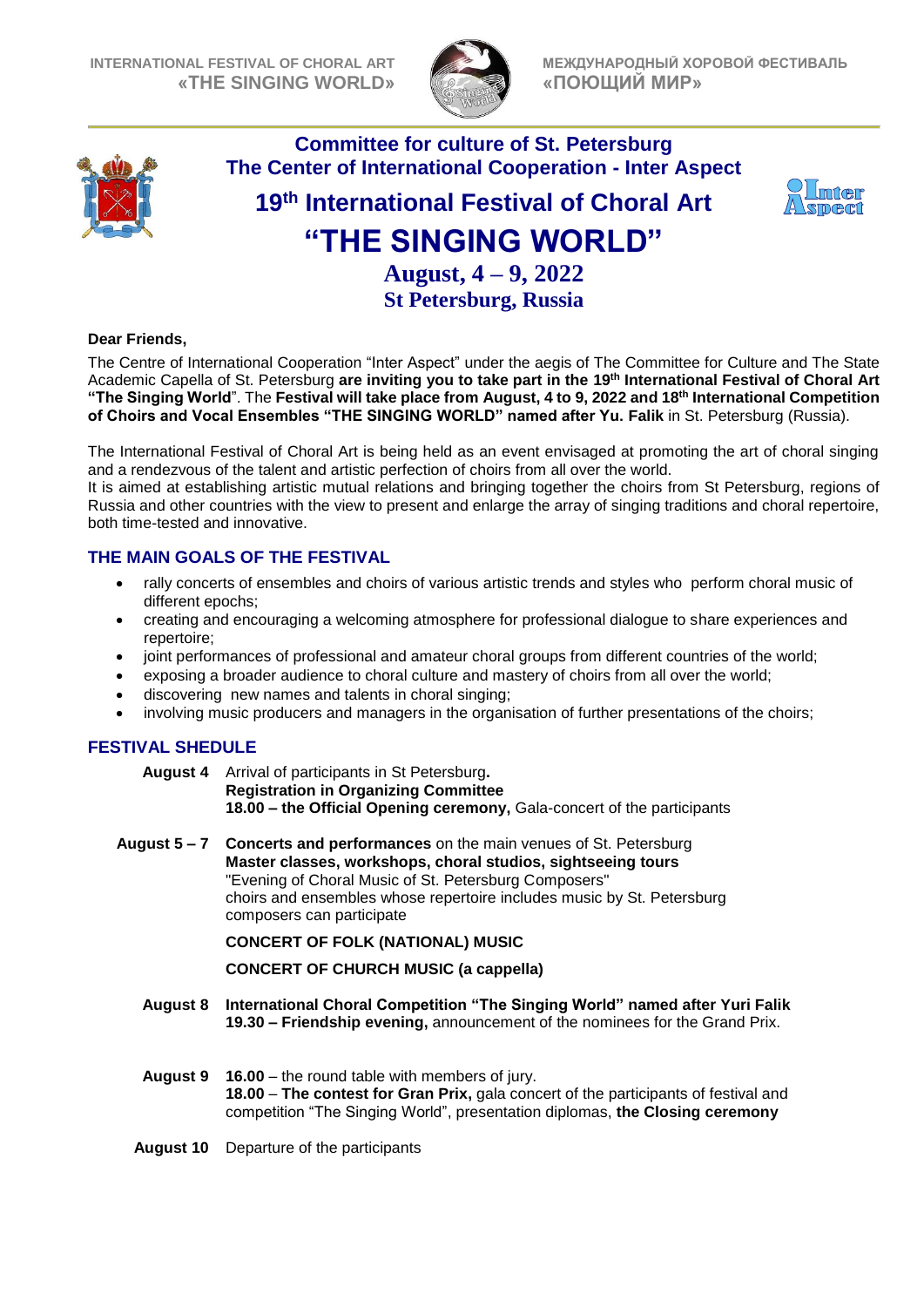

## **PARTICIPANTS**

- The Festival is open to Mixed, Men's, Women's and Children's Choirs and Chamber Vocal Ensembles (with a minimum of 3 singers).
- In the Festival take part the Choirs from all over the World, which desires to perform its cultural work.
- The age of participants is not restricted.
- The Festival organizers look forward to hosting professional and amateur choirs and choral ensembles

## **FESTIVAL VENUES**

- St. Petersburg State Capella (20 Moika River Embankment);
- St Peter and Paul Cathedral (22 Nevsky avenue);
- The Russian Ethnographic Museum (Inzhenernaya St., 4/1);
- Alexandro-Nevsky Lavra of the Hole Trinity, Centre «Sviato-Dukhovsky» (Monastyrka, 1);
- The Cathedral of Assumption of Virgin Mary (1<sup>st</sup> Krasnoarmeyskaya, 11);
- Feodorovsky Cathedral of icon of the Mother of God (Mirgorodskaya str., 1-B);
- Center of culture «Kaskad» (Peterhof, Tsaritsinskaya, 2);
- St. Catherine Swedish Lutheran Church (Malaya Koniushennaya, 1);
- Roman Catholic Church of St. Stanislaus (Soyuz Petchatnikov str., 22);
- Concert Hall of Yaani Kirik (Dekabristov str., 54 A).

## **TERMS OF PARTICIPATION IN THE FESTIVAL**

- All choirs who have submitted an application and agreed to the terms and conditions take part in festival.
- The participants provide information material about the choir. This information is used in posters, booklets, catalogues of the Festival and in the media. Each choir receives a souvenir set of printed materials.
- A participant choir is to provide promotional materials to be published as posters, booklets and catalogues of the Festival (the resume is not more that 15 lines); each choir participant will get a free catalogue with information on all the Festival performers;
- Each choir will get a Diploma of Festival, souvenir cup and gift;
- Each choir take part in the singing of the Festival's Hymn (music will send in advance);
- The Festival participants are to cover travel costs at their own expense. The Organising Committee provides: accommodation, catering and sightseeing programme agreed upon and confirmed by the participants (see below the festival packages);
- The delegation may include not only the singers but also accompanying people. The number of accompanying people is not limited;
- Official languages of the Festival and competition are Russian and English;
- All rights to the audio, video recording and photography of any performance at the Festival are belong to the Festival organizers. The organizers have the right to reproduce and distribute such recordings made during the Festival.

## **FESTIVAL PROGRAMME**

- Participation in Gala-concert of the Opening and Closing ceremony. One work not more than **3 minutes**,
- Participation in minimum one concert of the festival. Duration of the performances from **15 to 20 minutes**.
- Participation in thematic concerts as Church music (a cappella), folklore music and Russian composer's music – by wish. Not obligatory.
- Participation in the International Choral Competition "The Singing World". Conditions of the contest are below. Not obligatory.
- Participation in workshops, master classes, choral studio and in the presentations. The scores will be sent before. Not obligatory.

The Organizing Committee of the International festival of choral art "The Singing World" reserves the right to edit the choir programs.

## **APPLICATION**

The festival can be entered by sending the application form by e-mail: [singingworld@mail.ru](mailto:singingworld@mail.ru)  The deadline for application is **April 15, 2022**

Document Required:

- Application form with all the required information filled;
- introduction of the choir (CV) (in English; max 20 lines) and the conductor (by wish),
- photo of the choir (compulsory, min 2 Mb) and conductor,
- the planned festival programs, audio or video recordings (sending some pieces by e-mail)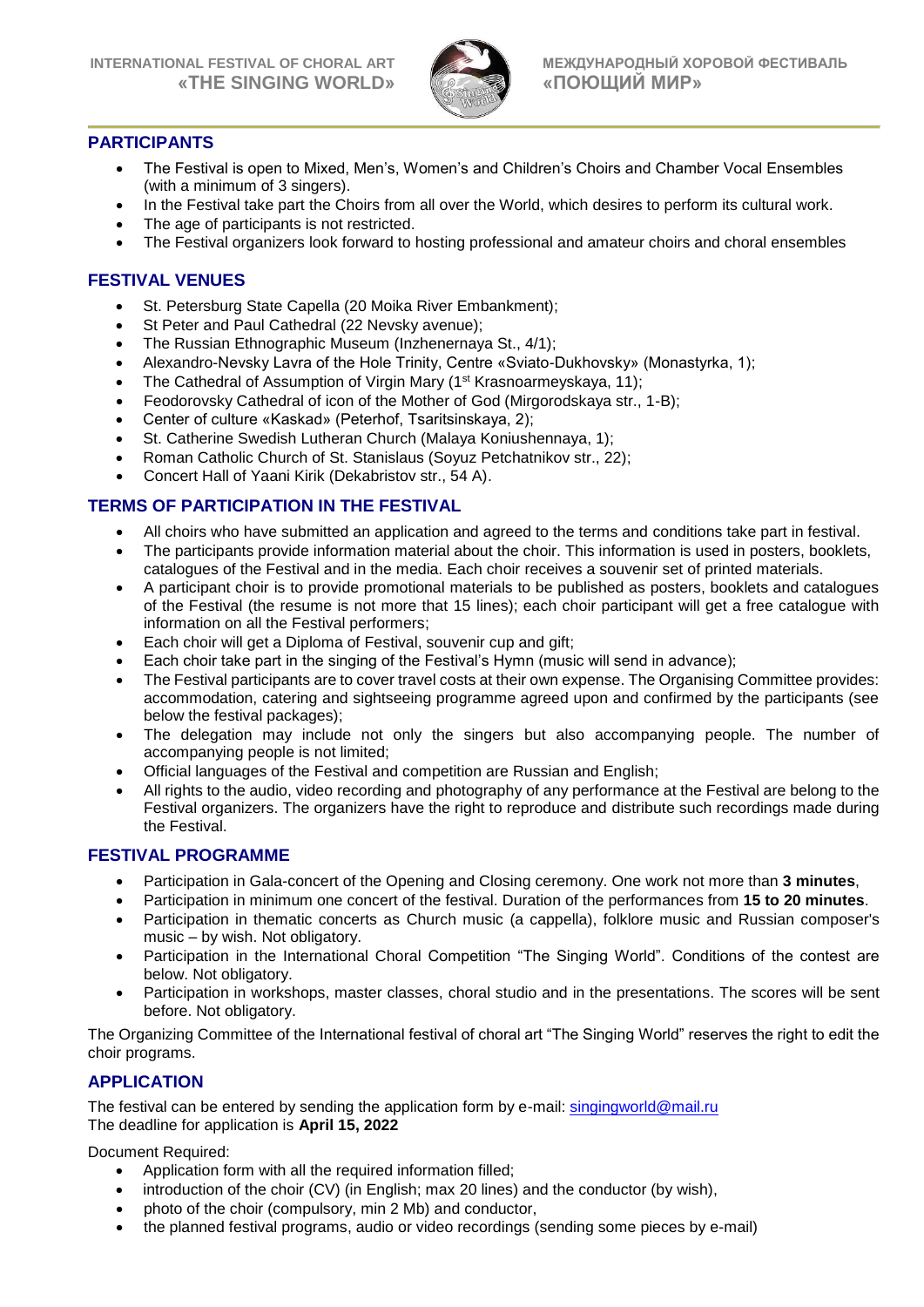

**Alim** 

## **FESTIVAL FEE** (for participants and accompanying persons)

## **"Festival Package A" 140 EUR per 1 person (in hostel)**

- 5 nights in three beds room (bathroom on the floor) with breakfast;
- transfer airport-hotel-airport with guide;
- one dinner with other choirs (friendship party);
- public concerts performances with other choirs;
- sightseeing tour with guide (by bus);
- one workshop of choral music (with Russian or foreign conductor);
- complete of festival information material;
- Diploma and cup-souvenir
- one leader is free for group from 30 persons (in twin room): 30+1.

## **"Festival Package B" per 1 person (3\* stars hotel standard)**

## **192 EUR in three beds room, 210 EUR in twin/double room**

- 5 nights in standard four-three beds room, with bathroom, with breakfast on buffet
- transfer airport-hotel-airport with guide
- one dinner with other choirs (friendship party)
- public concerts performances with other choirs
- sightseeing tour with guide (by bus)
- one workshop of choral music (with Russian or foreign conductor)
- complete of festival information material
- Diploma and cup-souvenir
- one leader is free for group from 30 persons (in twin room): 30+1

## **"Festival Package C" 250 EUR per 1 person (4\* stars hotel standard class)**

- 5 nights in standard twin/double rooms, with bathrooms, with breakfast on buffet
- transfer airport-hotel-airport with guide
- one dinner with other choirs (friendship party)
- public concerts performances with other choirs
- sightseeing tour with guide (by bus)
- one workshop of choral music (with Russian or foreign conductor)
- complete of festival information material
- Diploma and cup-souvenir
- one leader is free for group from 30 persons (in twin room): 30+1

## **ORGANIZING COMMITTEE:**

E-mail: [singingworld@mail.ru](mailto:singingworld@mail.ru) Website:<http://en.singingworld.ru/>Website:<http://interfestplus.ru/en/>







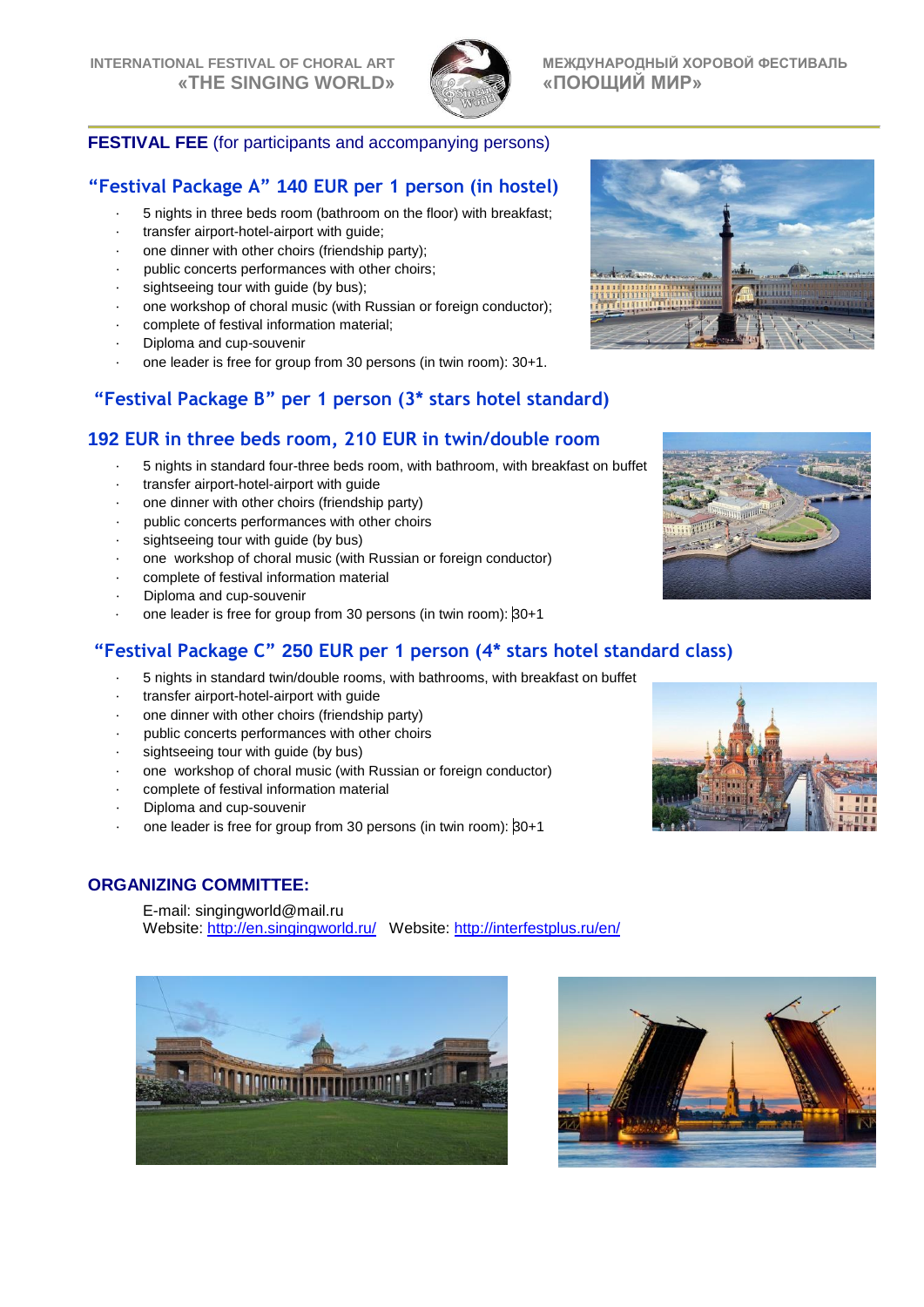

# **18 th International Competition of Choirs and Vocal Ensembles "THE SINGING WORLD" named after Yu. Falik St Petersburg, Russia**

## **AIMS**

The International Choir Competition "The Singing World" is intended to bring together the world's choirs in order to provide them with the opportunity, not only to compare with each other but also to discuss choral literature from the individual countries, interpretation, styles, traditions, voice-training and techniques.

## **CATEGORIES**

**Category 1** - the **Children choirs,** the number of participants is not limited. The age should not have more than 17.

### **Category 2** – the **Equal Voices Choirs Adults** (Male and Female)

No maximum or minimum age is stipulated. A choir should not have less than 12 singers; the number of participants is not limited.

**Category 3** – the **Mixed choirs.** A choir should not have less than 25 singers; the maximum of participants is not limited, the age is not limited.

**Category 4** – the **Choirs of boys and youth,** the number of participants is not limited.

**Category 5** – the **Chamber choirs** should not have less than 12 singers not more than 24 singers, the age is not limited.

**Category 6** – the **vocal ensembles** – participate **Female, Male, Mixed and Children ensembles**, the number of participants from 3 to 12 persons in the ensemble, the age is not limited.

**Category 7** – the **Church, religious and gospel music -** for Female, Male, Mixed and Children **choirs and ensembles**, the number of participants and the age is not limited.

**Category 8 –** the **Modern music -** for Female, Male, Mixed and Children **choirs and ensembles**, the number of participants and the age is not limited.

**Category 9 –** the **Folklore music -** for Female, Male, Mixed and Children **choirs and ensembles**, the number of participants and the age is not limited.

**Category 10 –** the **Early music -** for Female, Male, Mixed and Children **choirs and ensembles**, the number of participants and the age is not limited.

**Category 11 –** the **Church choirs -** for Female, Male and Mixed **choirs from 12 persons that work at churches and cathedrals**, the age is not limited.

**Category 12 – the Senior choirs -** for Female, Male, Mixed choirs not less than 12 singers, the maximum of participants is not limited, the age must be more that 50 age old. 10% of singers may be less than 50 age.

## **SCHEDULE OF EVENTS:**

| August 4        | <b>Registration in Organizing Committee</b>                                                                 |  |
|-----------------|-------------------------------------------------------------------------------------------------------------|--|
| <b>August 5</b> |                                                                                                             |  |
| 10.00 – 17.00   | <b>Rehearsals.</b> Each choir (ensemble) has the rehearsal in the classroom and 15 minutes<br>on the stage. |  |
| <b>August 8</b> |                                                                                                             |  |
| $10.00 - 18.00$ | <b>Competition day - Performances of the participants by categories</b>                                     |  |
|                 |                                                                                                             |  |

#### **August 9**

16.00 Announcement of the results. The round table with jury.

18.00 **The contest of the best groups in every category for Grand Prix,** presentation diplomas and prizes, **the Closing ceremony**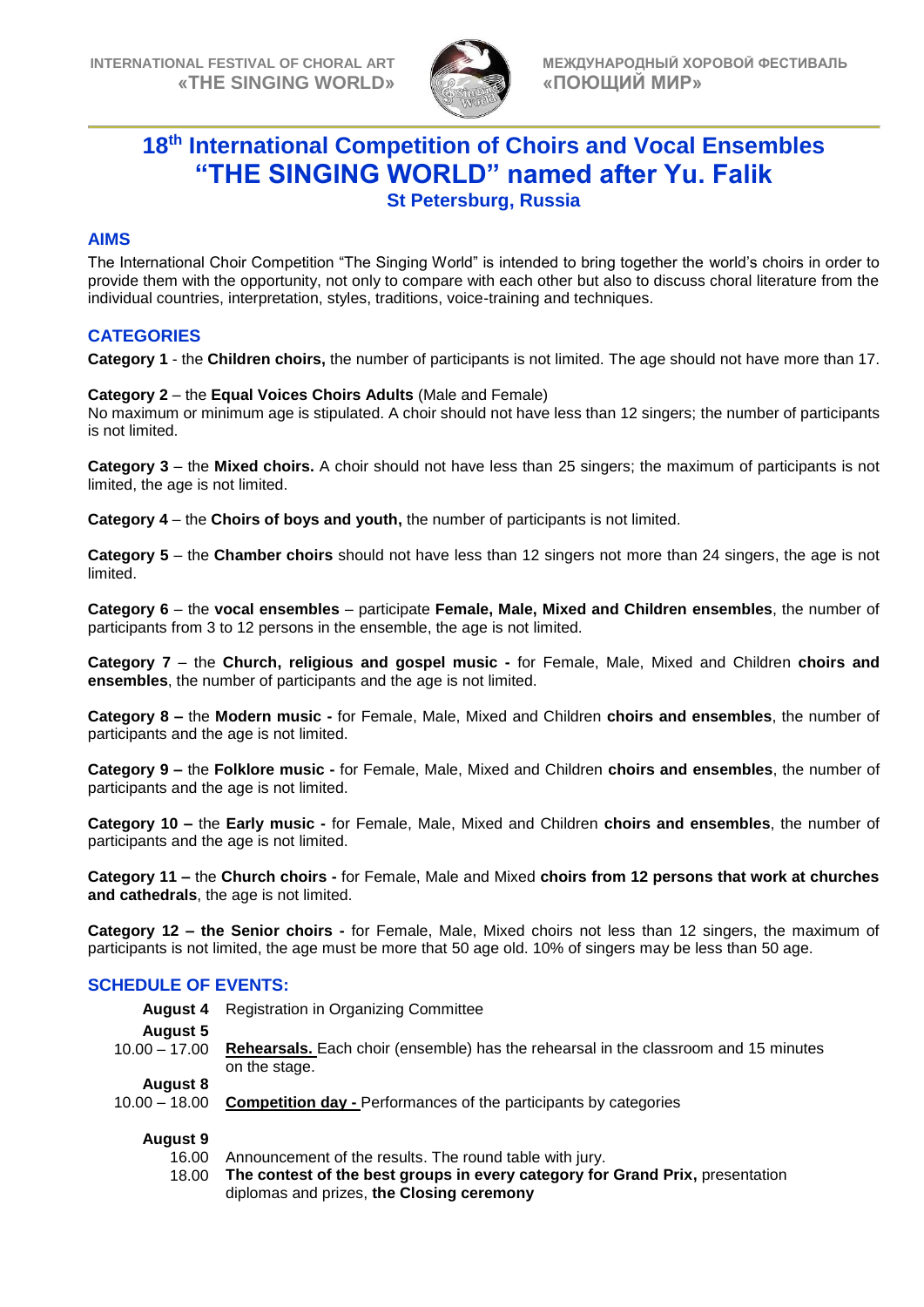

### **COMPETITION PROGRAMME**

The total performance time must be **from 9 till 12 minutes**, including the entrance and exit from the stage. The time breach jury will take into account in their valuations.

The Organizers provide the piano, the other instruments (included traditional folk music instruments) provide the participants.

#### **Attention: only life music, the recording is not permitted!**

#### **Category 1 – the Children choirs**

- 1. one work composed before 1945;
- 2. one work composed after 1945 from the choir's country of origin;
- 3. one work of the choir's own choice

Minimum one work must be a-cappella.

#### **Category 2 – the Female and male choirs**

- 1. one work composed before 1945;
- 2. one work composed after 1945 from the choir's country of origin;
- 3. one work of the choir's own choice

Minimum one work must be a-cappella.

#### **Category 3 – the Mixed choirs**

- 1. one work composed before 1945;
- 2. one work composed after 1945 from the choir's country of origin;
- 3. one work of the choir's own choice

Minimum one work must be a-cappella.

#### **Category 4 - the Choirs of boys and youth**

- 1. one work composed before 1945;
- 2. one work composed after 1945 from the choir's country of origin;
- 3. one work of the choir's own choice

Minimum one work must be a-cappella.

#### **Category 5 – the Chamber choirs**

- 1. one work composed before 1945;
- 2. one work composed after 1945 from the choir's country of origin;
- 3. one work of the choir's own choice

Minimum one work must be a-cappella.

#### **Category 6 – the Vocal ensembles**

- 1. one work from the ensemble's country of origin;
- 2. one work of the choir's own choice;
- 3. one work of the choir's own choice

Minimum one work must be a-cappella.

#### **Category 7 – the Church, religious and gospel music**

- 1. one work composed before 1800;
- 2. one work composed from 1800 to 1920;
- 3. one work composed after 1920 from the choir's country of origin;

Minimum one work must be a-cappella.

#### **Category 8 –** the **Modern music**

- 1. One work composed after 1969 year;
- 2. one work composed after 2000 from the choir's country of origin;
- 3. one work of the choir's own choice

Minimum one work must be a-cappella.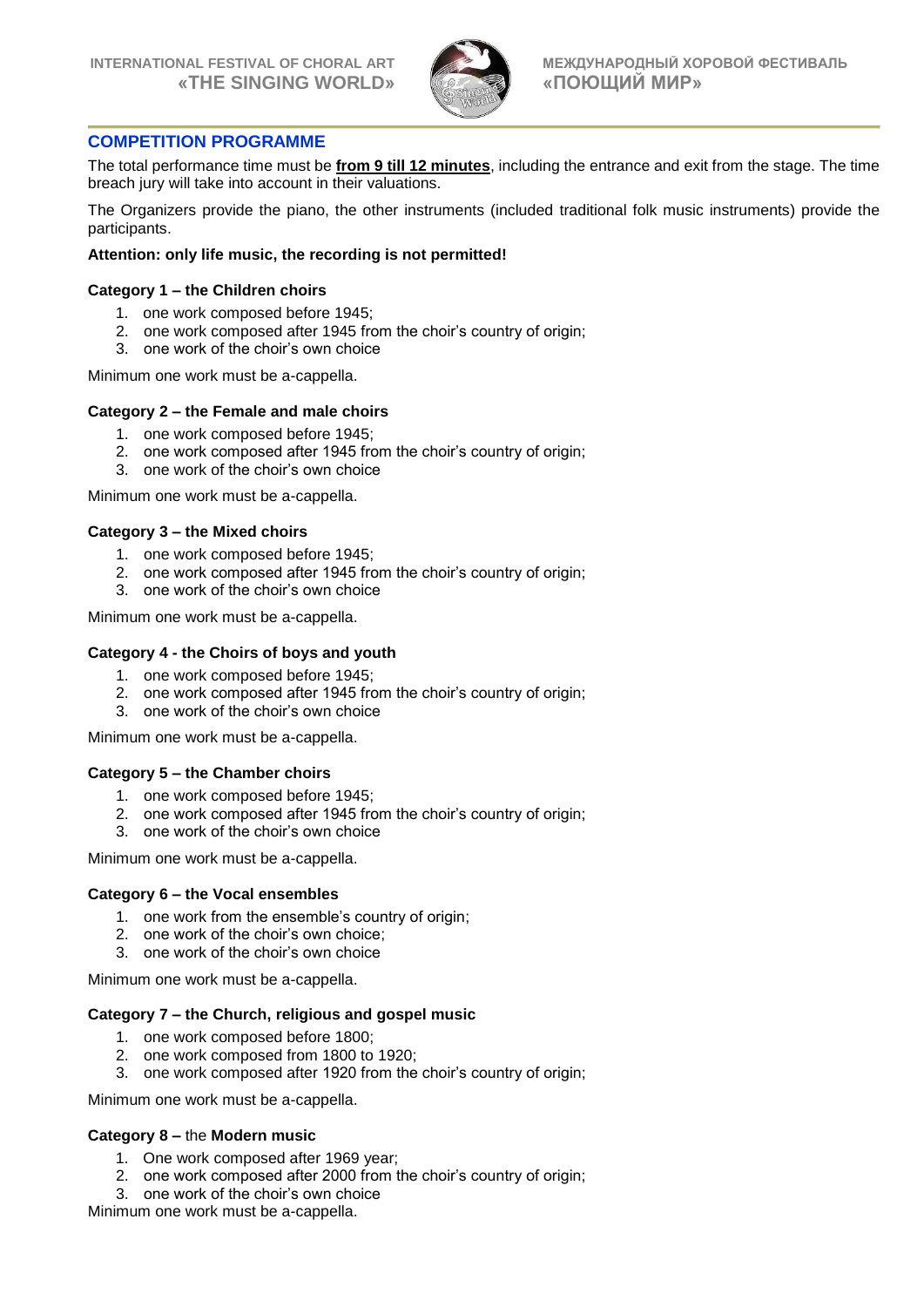

#### **Category 9 –** the **Folklore music**

- 1. traditional work from the choir's country of origin;
- 2. one work of the choir's own choice
- 3. one work of the choir's own choice

Minimum one work must be a-cappella.

#### **Category 10 –** the **Early music**

- 1. One work composed before 1680;
- 2. One work composed before 1725;
- 3. One work composed before 1813;

The works must represent different composer's schools.

#### **Category 11 –** the **Church choirs**

- 1. One work (church music) composed before 1900;
- 2. One work (church music) composed after 1900;
- 3. One work of the choir's own choice (in any genre);

The works must represent different composer's schools.

#### **Category 12 –** the **Senior choirs**

- 1. one work from the choir's country of origin;
- 2. one work of the choir's own choice;
- 3. one work of the choir's own choice

## **Every choir can participate in some categories.**

#### **JURY**

The jury consists of the international expert adjudicators. The assessment will be based on the following aspects:

| $\mathbf{1}$ . | difficulty of the performance                                                      | maximum 10 points from one juror |
|----------------|------------------------------------------------------------------------------------|----------------------------------|
| 2.             | intonation, accuracy with respect to the written notes,                            | maximum 10 points from one juror |
| 3.             | vocal technique (tone production, diction, balance and overall)                    | maximum 10 points from one juror |
| 4.             | ensemble                                                                           | maximum 10 points from one juror |
| 5.             | dynamic, agogics, rhythm, tempo                                                    | maximum 10 points from one juror |
| 6.             | accuracy of style                                                                  | maximum 10 points from one juror |
| 7.             | emotions, expressiveness                                                           | maximum 10 points from one juror |
| 8.             | general impression, disclosure of the content, presentation,<br>costumes, artistic | maximum 10 points from one juror |

The decisions of the jury are final and may not be legally challenge

## The group can get the maximum **400 points:**

The jury determines the places in each category by received points for each choir (ensemble):

| <b>Place</b>                           | <b>Point</b> | <b>Prizes</b>                             |
|----------------------------------------|--------------|-------------------------------------------|
| <b>First prize</b> (in each category)  | 340—400      | Gold diploma (I place) and Cup            |
| <b>Second prize</b> (in each category) | 280-339      | Silver diploma (II place) and Cup         |
| <b>Third prize</b> (in each category)  | $200 - 279$  | <b>Bronze diploma (III place) and Cup</b> |
| Diploma of participation               | $0 - 199$    | <b>Diploma</b> in each category and Cup   |

The jury can separate one prize in two (or more) choirs in case of the same points.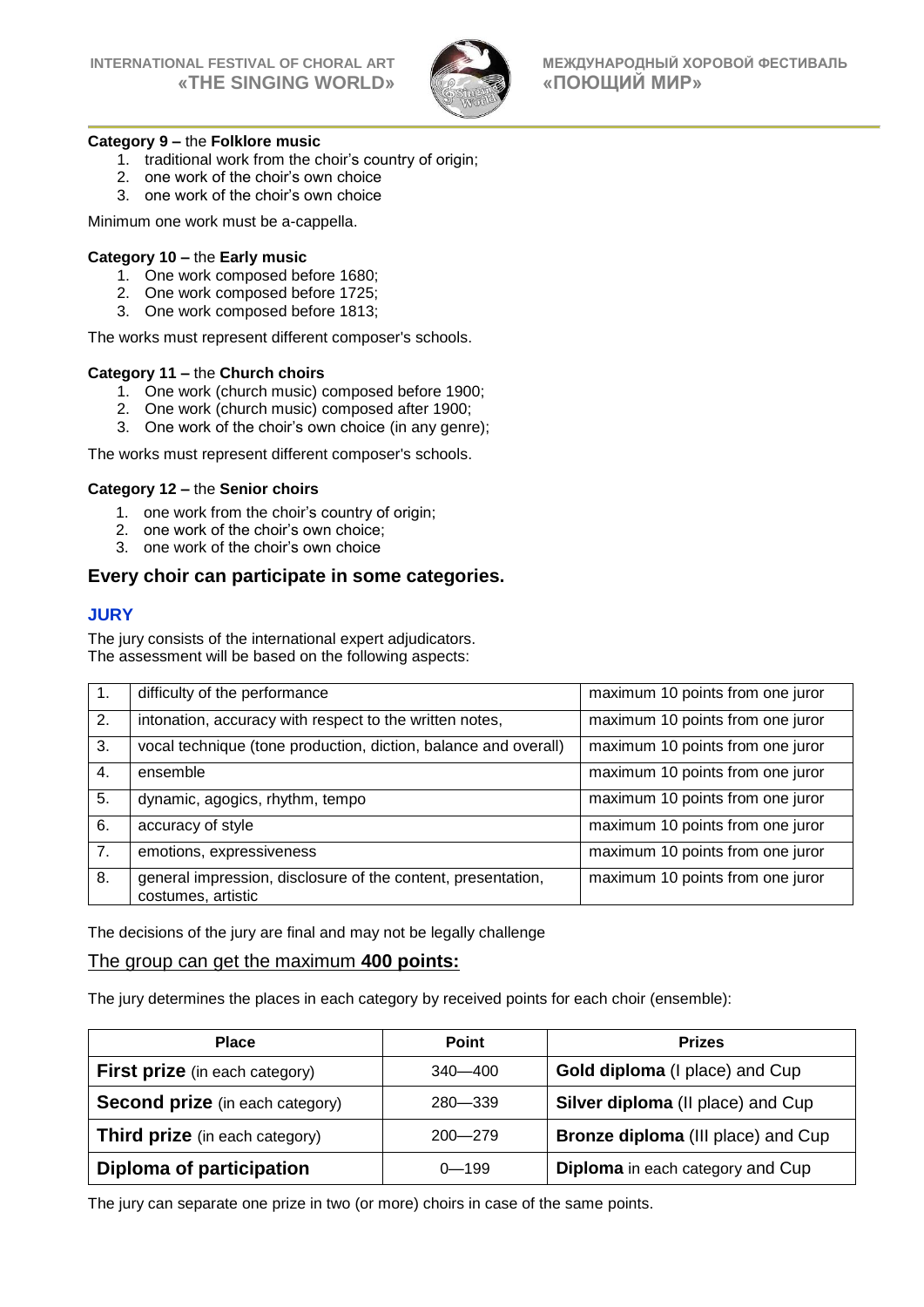

## **THE CONTEST FOR GRAND PRIX**

In the contest for Grand Prix take part the best choirs and ensembles from every category (max. of balls) or other golden winners **by jury decision.**

The program for this contest: **One work of the choir's/ensemble's own choice** not more than 3 minutes

| <b>GRAND PRIX</b><br>Diploma and Cup, Money prize |
|---------------------------------------------------|
|---------------------------------------------------|

### **Special prizes:**

- 1. The jury award Special prizes:
	- the best performance of the Russian composer's work;
	- the best performance of foreign composer's work
	- the best performance of the folk song;
	- the best of sacred music;
	- the best of presentation the program;
	- $-$  the best conductor of the choir;
	- the best soloist;
- 2. Special price "the best performance of composer Youry Falik work"
- 3. Prize of the public affection.

## **Rules and conditions:**

All choirs which have been officially admitted to the competition can participate. With their application, the choirs agree to the rules and conditions of the competition, to recording and broadcasts in sound and television as well as any other sound or visual recording being made in the context of this event, all rights resulting from such recording belong to organizes.

The choirs that sent the application with all necessary documents and paid the fee are admitted to the competition.

Applications for admission require the following documents:

- 1. The story of the choir (important concerts performed at home and abroad, prizes or honors in competitions and festivals etc…)
- 2. A photo of the choir and conductor.
- 3. The planned competition programs, audio or video recordings (sending some pieces by e-mail)
- 4. The planned competition program including times;

## **Entrance fee in competition**

Category 1 -5 and 12 - **200 euro per the choir** Category 6-11 - **150 euro per the choir and ensemble**

In case the choir (ensemble) takes part in some categories, every category must be paid. There is discount per third and next categories.

The choirs (ensembles) pay the fee after the sending of the application form and not later than **June 30**, 2022. In case of refusal **after July 15, 2022 the entrance fee doesn't refund.**

## **Registration**

Deadline for application in the 18<sup>th</sup> International Competition of Choirs and Vocal Ensembles "THE SINGING WORLD" named after Yu. Falik is **April 15, 2022**. You can send the Application by e-mail: [singingworld@mail.ru](mailto:singingworld@mail.ru)